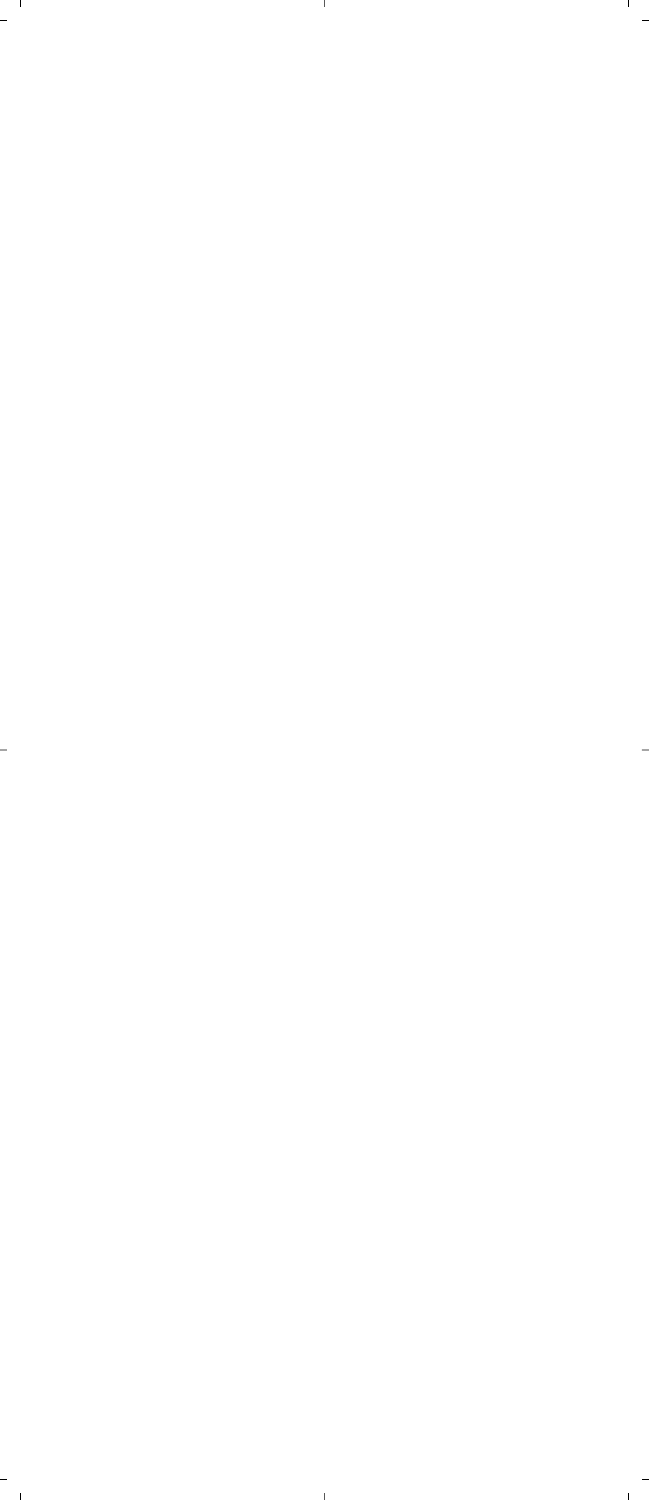# **LAWYER-TO-LAWYER DISPUTE RESOLUTION**

# **What**

This is a confidential dispute resolution program for attorneys only. The program is designed to help attorneys resolve disputes including, but not limited to, law firm dissolutions, departures of one or more attorneys from a law firm, and the allocation of fees between lawyers in different firms.

# **Administrator**

The Connecticut Bar Association shall be the administrator of this program.

# **Program Sponsor**

Lawyer-To-Lawyer Dispute Resolution Program Committee

Atty. Dale P. Faulkner, Chair Faulkner & Boyce PC

# **Eligibility**

Any attorney admitted to the bar and practicing law in the State of Connecticut.

### **Services**

Mediation only, arbitration only, or both mediation and arbitration.

### **Fees**

A nominal administrative fee is to be paid to the CBA by each party. Mediators and Arbitrators will be compensated. The parties shall escrow the fees, in equal amounts, at the initiation of mediation. (See last page for Fee Schedule.)

### **To Begin**

Complete and return to the CBA: (1) "Agreement to Mediate/Agreement to Arbitrate" form, and (2) the requisite administrative fee.

# **For Further Information Contact**

Public Service Department Connecticut Bar Association, (860)223-4400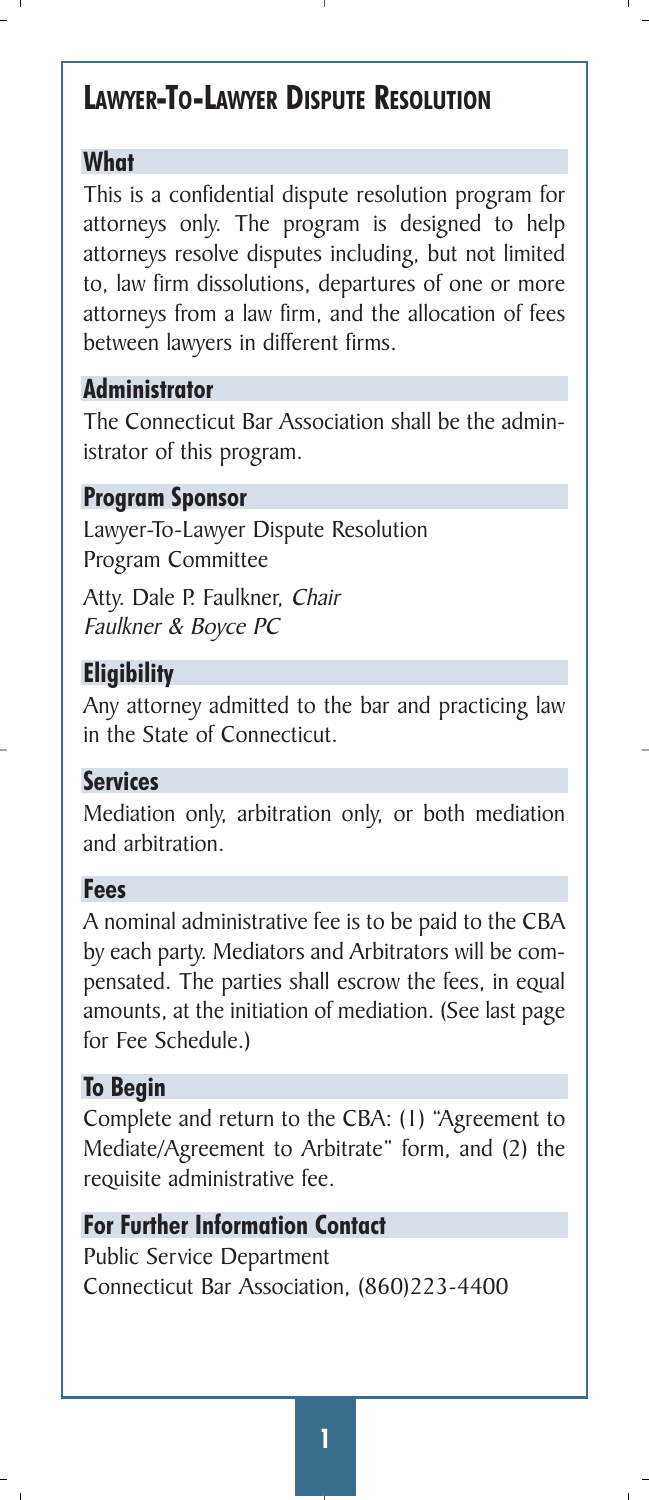# **PROGRAM RULES**

# **A. Rules for Mediation and Arbitration**

**A.1. Purpose.** The arbitration/mediation procedure as established by these rules provides a mechanism for resolving economic disputes between lawyers. The procedure is speedy, private and cost effective and benefits the judicial system, the public and the profession by preventing additional burdens on an already over-burdened court system. The Connecticut Bar Association ("CBA") shall use its best efforts to hold all communications confidential.

**A.2. Program administrator.** The CBA shall be the administrator of this program. The duties of the administrator may be carried out through such organizations, individuals or committees as the CBA may direct.

**A.3. Disputes eligible for mediation and arbitration.** Disputes by and between attorneys including, but not limited to, law firm dissolutions, departures of one or more attorneys from a law firm and the allocation of fees between lawyers in different firms shall be eligible for nonbinding mediation and binding arbitration under this program. The administrator shall have the right to decline, to assume or to continue jurisdiction over any dispute when, in the opinion of the administrator, mediator or arbitrator, the dispute involves (a) a non-attorney party or (b) a probable violation of law or Rules of Professional Conduct.

**A.4. Agreement of parties.** The parties shall be deemed to have incorporated these rules into their arbitration or mediation agreement whenever they have provided for arbitration and/or mediation by the CBA. These rules, and any amendments thereof, shall apply in the form existing at the time the mediation or arbitration is initiated.

**A.5. Services offered.** Parties requesting the services of this program may initially request mediation only, arbitration only, or both mediation and arbitration. Where mediation only is requested, the parties may agree, at the conclusion of mediation, to submit unre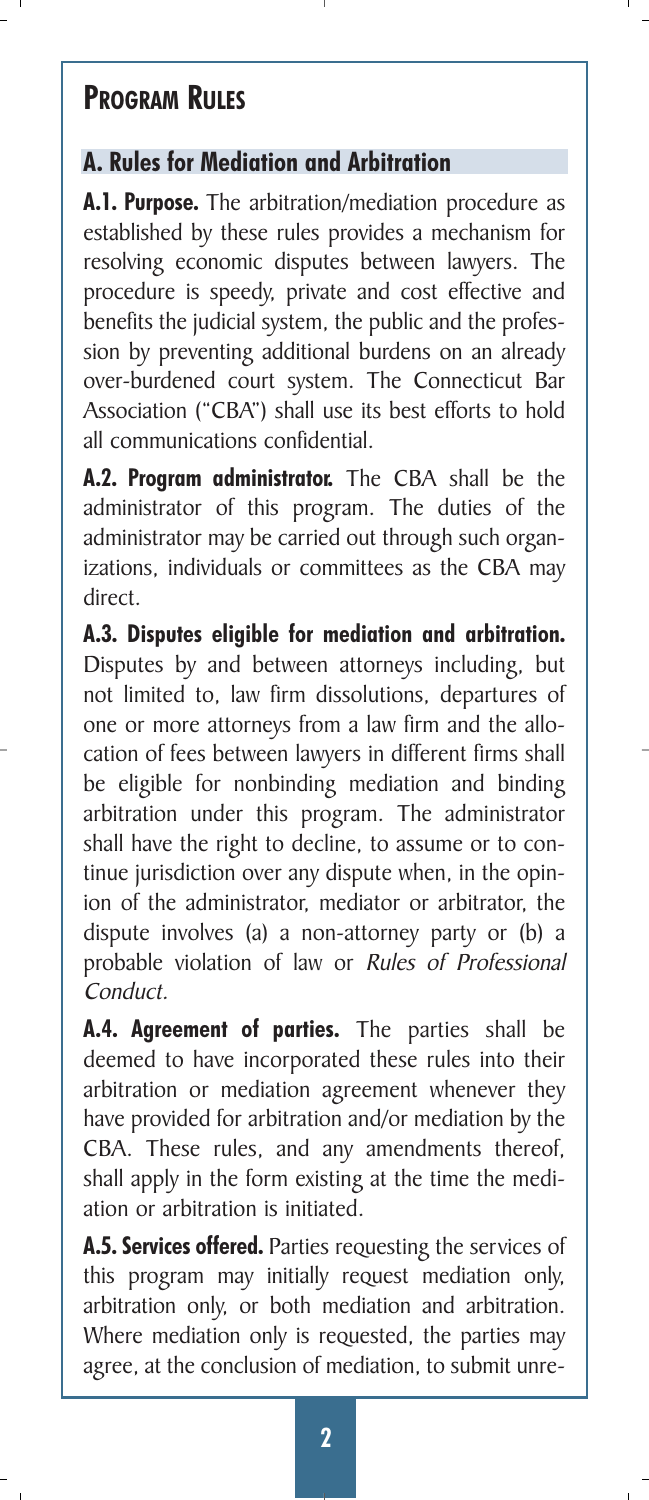solved issues to arbitration, with no additional administrative fee. Where mediation and arbitration is requested, the parties must complete at least one mediation session before proceeding to arbitration.

**A.6. Administrative fee.** An administrative fee of \$100 per party, where at least one member of the party is a CBA member, or \$200 per party, where no members of the party are CBA members, shall be paid at the time of initiation of the mediation or arbitration process. For this and similar purposes, a "party" is an individual or group of individuals with a distinct interest, such as one or more associates leaving a firm to form a new firm, or lawyers remaining in a firm after others have left.

**A.7. Mediator and arbitrator distinct.** Mediators and arbitrators shall be appointed from panels established by the CBA. The mediator who served on a case may not serve as an arbitrator on that case. The mediator and the arbitrator are prohibited from communicating with each other about the case. The mediator may, however, obtain written stipulations at the conclusion of mediation in order to certify unresolved issues for arbitration.

**A.8. Compensation of mediators and arbitrators.** Mediators and arbitrators shall be compensated on a fee structure set by the administrator.

**(a)** Ordinarily each mediator and arbitrator will be compensated at equal rates, with such expenses as approved by the administrator; however, the administrator shall have the discretion to charge a rate higher or lower than the standard rate where the complexity of the issues or the financial circumstances of the parties indicate that the standard rate would work a hardship upon the parties or the mediator or arbitrator.

**(b)** All bills and charges are subject to approval or rejection by the administrator, and all compensation is to be distributed by the administrator.

**(c)** The parties shall be required to escrow fees and expenses in an amount estimated by the administrator at the initiation of the process and at subsequent stages as determined by the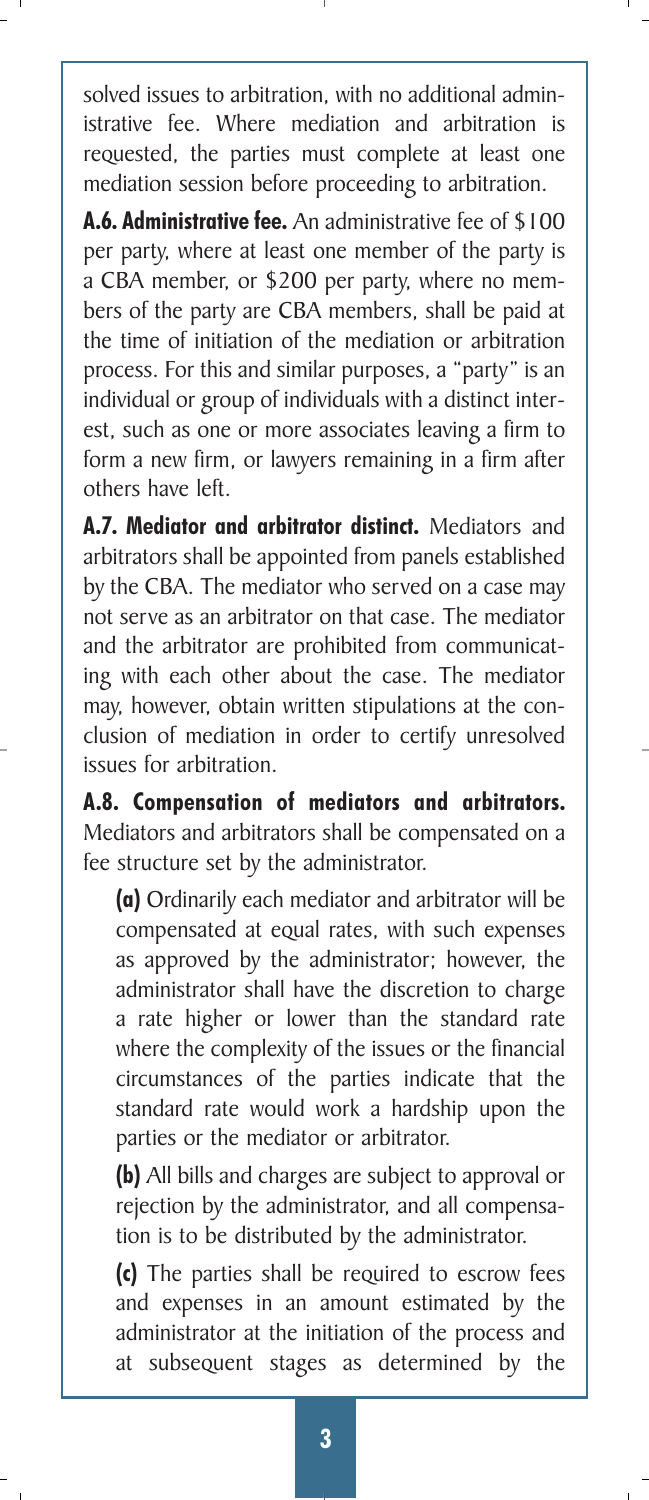administrator. Each party shall escrow fees in equal amounts, subject to reallocation by the arbitrator in the award should the dispute proceed to arbitration. The administrative fee shall not be subject to such reallocation.

**A.9. Waiver of liability.** Neither the CBA, its agents and employees, nor any mediator or arbitrator shall be liable to any party for any act or omission in connection with any mediation or arbitration conducted under these rules. Neither the CBA, its agents and employees, nor any mediator or arbitrator is a proper party in judicial proceedings relating to any mediation or arbitration performed under this program. The CBA, its agents and employees, and all mediators and arbitrators are immune from suit and service of process and shall not appear as witnesses in any subsequent proceedings.

# **B. Mediation Rules**

**B.1. Initiation of mediation.** Mediation under these rules may be initiated by any party making a request to the administrator for mediation, which request is acceded to by all parties filing with the CBA of an Agreement to Mediate/Agreement to Arbitrate, and paying the requisite administrative fees.

**B.2. Assignment of Mediator.** The mediator shall be appointed in the following manner: Immediately after the filing of the Agreement to Mediate/Agreement to Arbitrate, the administrator shall submit simultaneously to each party an identical list of five (5) persons chosen from the panel of mediators.

Each party shall have ten (10) days from the mailing date to number the names to indicate the order of preference, and return the list to the administrator. If a party does not return the list within the time specified, all persons named therein shall be deemed acceptable. In accordance with the designated order of mutual preference, the administrator shall invite the acceptance of a mediator to serve. If those named decline or are unable to act, or if for any other reason the appointment cannot be made from the submitted lists, the administrator shall submit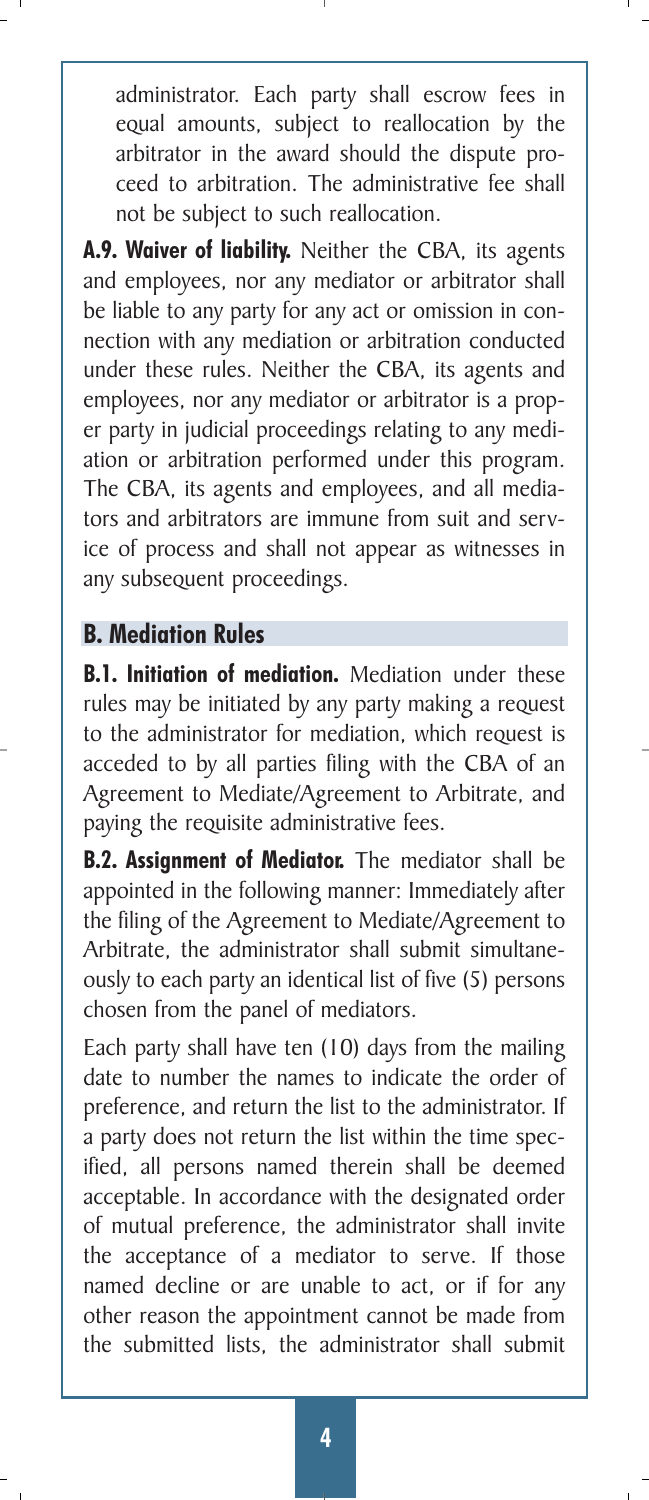simultaneously to each party another identical list of five (5) persons chosen from the panel of mediators and the same procedure as above shall be followed by the parties.

**B.3. Disqualification of Mediator.** The prospective mediator shall disclose any circumstance likely to create a presumption of bias or that the mediator believes disqualifies him or her as an impartial mediator. Upon receipt of such information, the administrator shall fill the vacancy by submitting simultaneously to each party an identical list of five (5) new persons chosen from the panel of mediators unless the parties agree as to a mediator within the former list of five (5) persons submitted to the parties.

**B.4. Substitution of Mediator.** If any mediator should resign, die, withdraw, refuse or be unable or disqualified to perform the duties of office, the administrator shall, on proof satisfactory to it, declare the office vacant. Vacancies shall be filled in the same manner as that governing the making of the original appointment, and the matter shall be reheard de novo by the new mediator.

**B.5. Scheduling of mediation sessions.** Mediation sessions shall be scheduled at the earliest date practicable. If a prospective mediator is unable to appear at a mediation session within one month after initially contacted, another mediator shall be assigned unless the parties agree otherwise.

**B.6. Locale.** Mediation sessions shall take place at a site mutually agreed upon by the parties and the mediator. If the parties are unable to agree upon a site, the mediator shall designate a neutral site for the mediation. Mediators' offices, courthouses and the offices of state and county bar associations may be considered, without limitation, neutral sites for this purpose.

**B.7. Supporting Statements.** All parties shall provide to the administrator a brief written statement setting forth the nature of the dispute, their position, and support for their position. Upon receipt, the administrator shall send copies of the same to the mediator and hold the originals in confidence.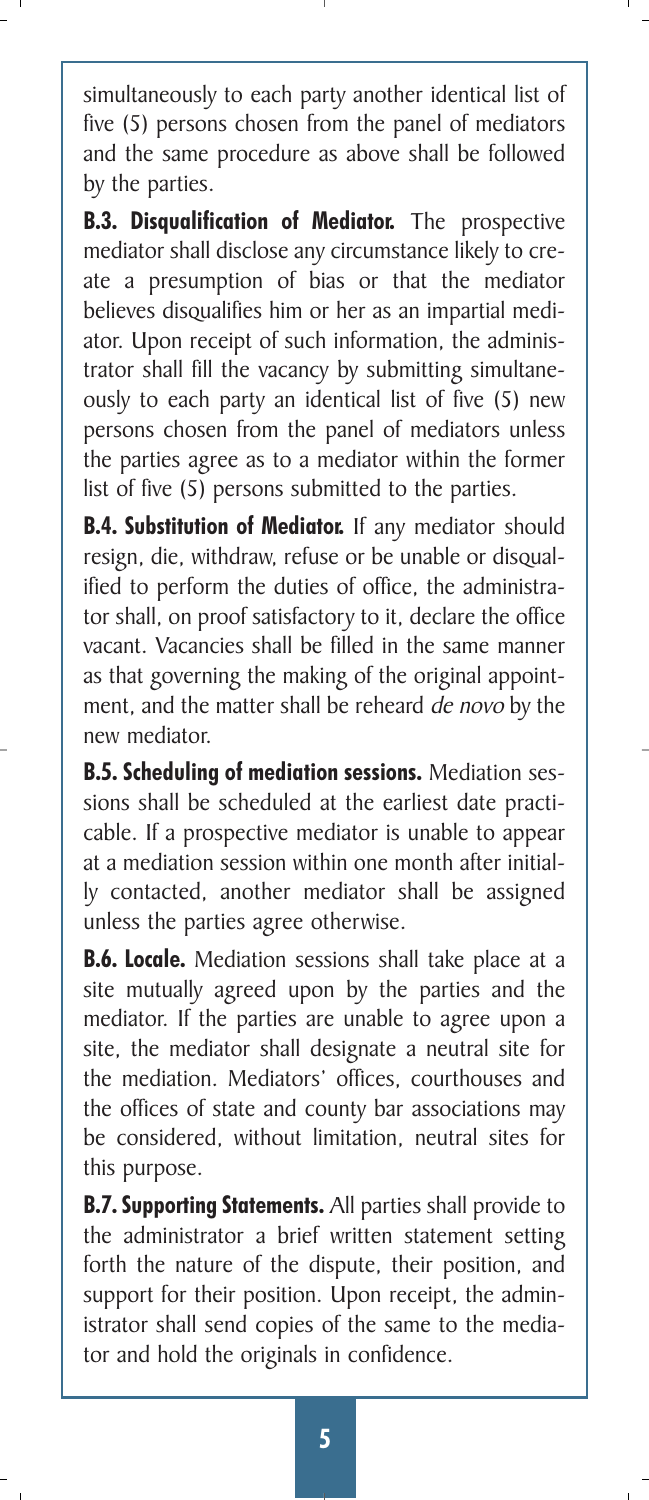**B.8. Number and duration of mediation sessions.** There shall be no limitation on the duration or number of mediation sessions. After the first mediation session, additional sessions may be scheduled by mutual agreement of the parties and the mediator. For each additional session, the mediator may request a fee, which will be collected by the administrator and escrowed for the mediator.

**B.9. Participants in mediation sessions.** Parties to mediation shall be entitled to legal representation. Parties shall be responsible for arranging and paying for their own legal representation. Additional persons may be allowed to attend the mediation sessions at the discretion of the mediator.

**B.10. Format.** The mediation shall be conducted in accordance with the mediation guidelines approved of by the Lawyer-To-Lawyer Dispute Resolution Program Committee.

**B.11. Caucusing.** At the request of either party or the mediator, the mediator may caucus individually with one party at a time. All statements made during the caucus shall be kept confidential between the mediator and the caucusing party, except insofar as the caucusing party permits the mediator to disclose such statements to the other party or parties, or where the mediator has a duty to disclose under the Rules of Professional Conduct.

**B.12. Confidentiality.** All statements made during mediation (including, without limitation, admissions, offers of settlement and statements of fact) shall be considered confidential and shall be inadmissible in any subsequent proceeding, except where the mediator has a duty to disclose under the Rules of Professional Conduct. Mediation sessions hereunder shall be deemed settlement negotiations in the spirit of compromise and without prejudice. The mediator may not be called upon to testify by any of the parties at any subsequent proceedings. No record shall be made of the mediation sessions.

**B.13. Legal advice.** The mediator shall not give legal advice to any party, nor shall the mediator be considered legal counsel for any party to mediation. The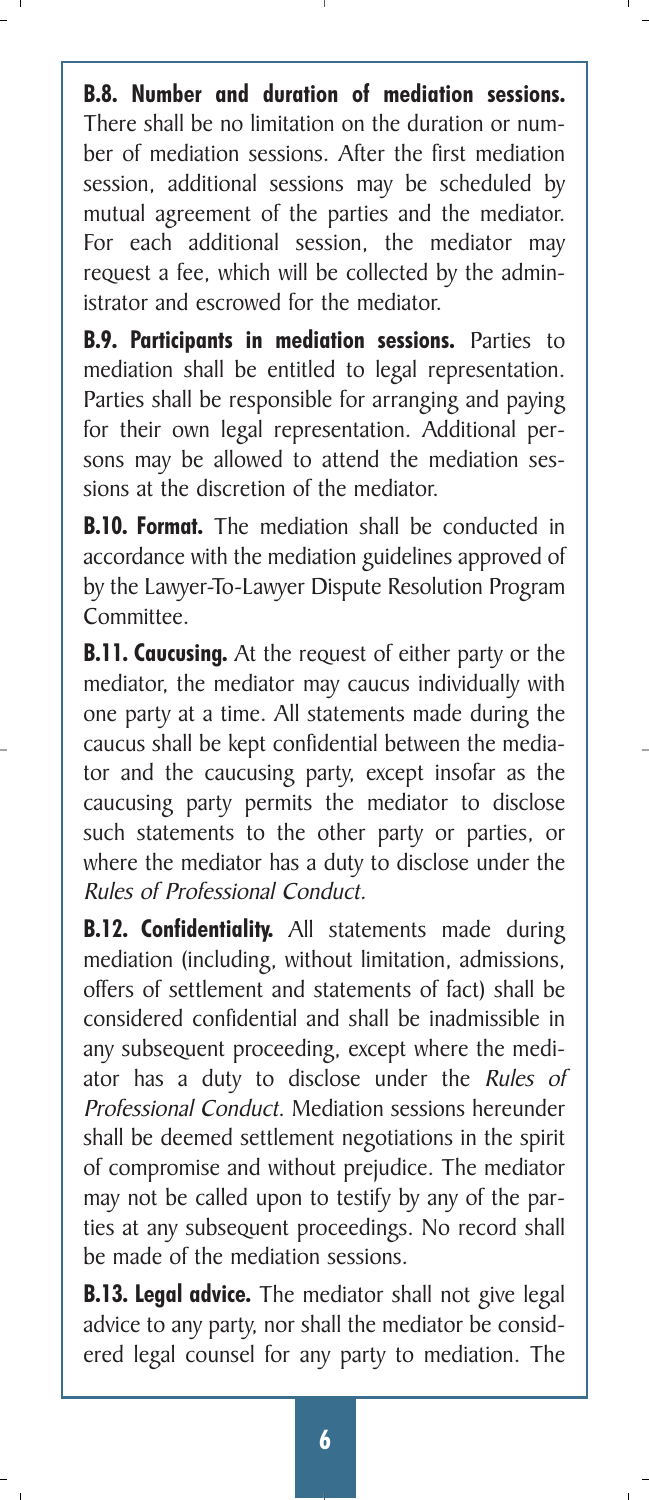mediator may, however, identify legal issues as they arise during the course of discussions. In particular, the mediator shall try to alert the parties to requirements of the Rules of Professional Conduct and other applicable ethical codes, and shall not knowingly participate in the formation of an agreement in violation of any such codes.

**B.14. Conclusion of mediation.** At the conclusion of mediation, the mediator and the parties shall reduce to writing any agreement arrived at by the parties. A memorandum of agreement drafted at the conclusion of mediation may provide for its replacement by a more permanent agreement drafted by the mediator, the parties or their counsel.

**B.15. Certification of unresolved issues.** If any unresolved issues remain at the conclusion of mediation, and the parties have not previously agreed to arbitration, the parties may still submit such unresolved issues to arbitration by executing a CBA Agreement to Arbitrate. In such a case, or if the parties have previously agreed to arbitration, the parties, with the assistance of the mediator, shall reduce any unresolved issues to writing, and the mediator shall certify these issues for arbitration. If the parties are unable to agree as to identification of unresolved issues, arbitration shall proceed through demand and answer.

# **C. Arbitration Rules**

**C.1. Initiation of arbitration.** Arbitration under these rules may be initiated by any party making a request to the administrator for arbitration, which request is acceded to by all parties filing with the CBA of an Agreement to Mediate/Agreement to Arbitrate, and paying the requisite administrative fees. If a mediation precedes an arbitration, no new or different claim may be submitted to the arbitrator's jurisdiction without the consent of all parties.

**C.2. Fixing of locale.** The Arbitration shall take place at a site mutually agreed upon by the parties and the arbitrator. If the parties are unable to agree upon a site, the arbitrator shall designate a neutral site for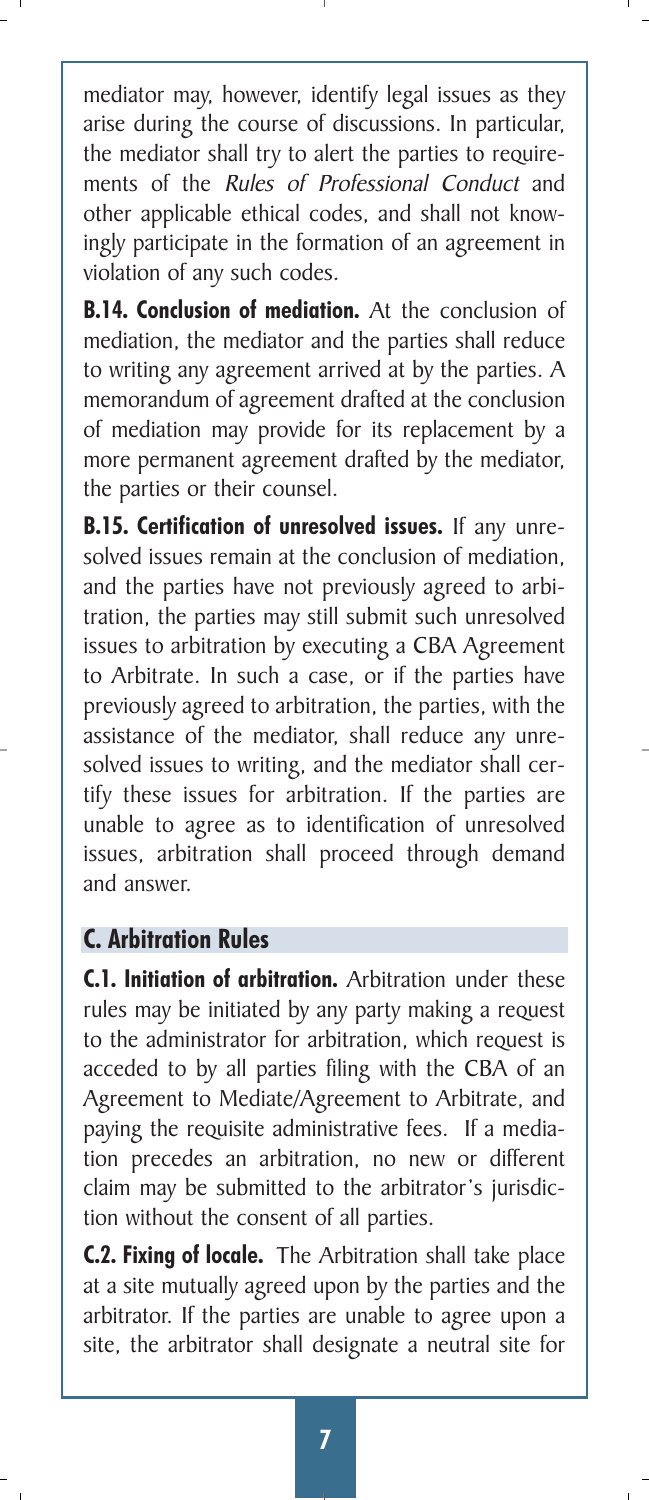the arbitration. At least seven (7) days prior thereto, confirmation of the time and place of hearing shall be mailed to each party.

**C.3. Appointment from panel.** The arbitrator shall be appointed in the following manner: After the filing of the Agreement to Mediate/Agreement to Arbitrate, the administrator shall submit simultaneously to each party an identical list of five (5) persons chosen from the panel of arbitrators.

Each party shall have ten (10) days from the mailing date to number the names to indicate the order of preference, and return the list to the administrator. If a party does not return the list within the time specified, all persons named therein shall be deemed acceptable. In accordance with the designated order of mutual preference, the administrator shall invite the acceptance of an arbitrator to serve. If those named decline or are unable to act, or if for any other reason the appointment cannot be made from the submitted lists, the administrator shall submit simultaneously to each party another identical list of five (5) persons chosen from the panel of arbitrators and the same procedure as above shall be followed by the parties.

**C.4. Number of arbitrators.** The dispute shall be heard and determined by one arbitrator, unless all parties otherwise agree.

**C.5. Disqualification of Arbitrator.** The prospective arbitrator shall disclose any circumstance likely to create a presumption of bias or that the arbitrator believes disqualifies him or her as an impartial arbitrator. Upon receipt of such information, the administrator shall fill the vacancy by submitting simultaneously to each party an identical list of five (5) new persons chosen from the panel of arbitrators unless the parties agree as to an arbitrator within the former list of five (5) persons submitted to the parties.

**C.6. Substitution of Arbitrator.** If any arbitrator should resign, die, withdraw, refuse or be unable or disqualified to perform the duties of office, the administrator shall, on proof satisfactory to it, declare the office vacant. Vacancies shall be filled in the same manner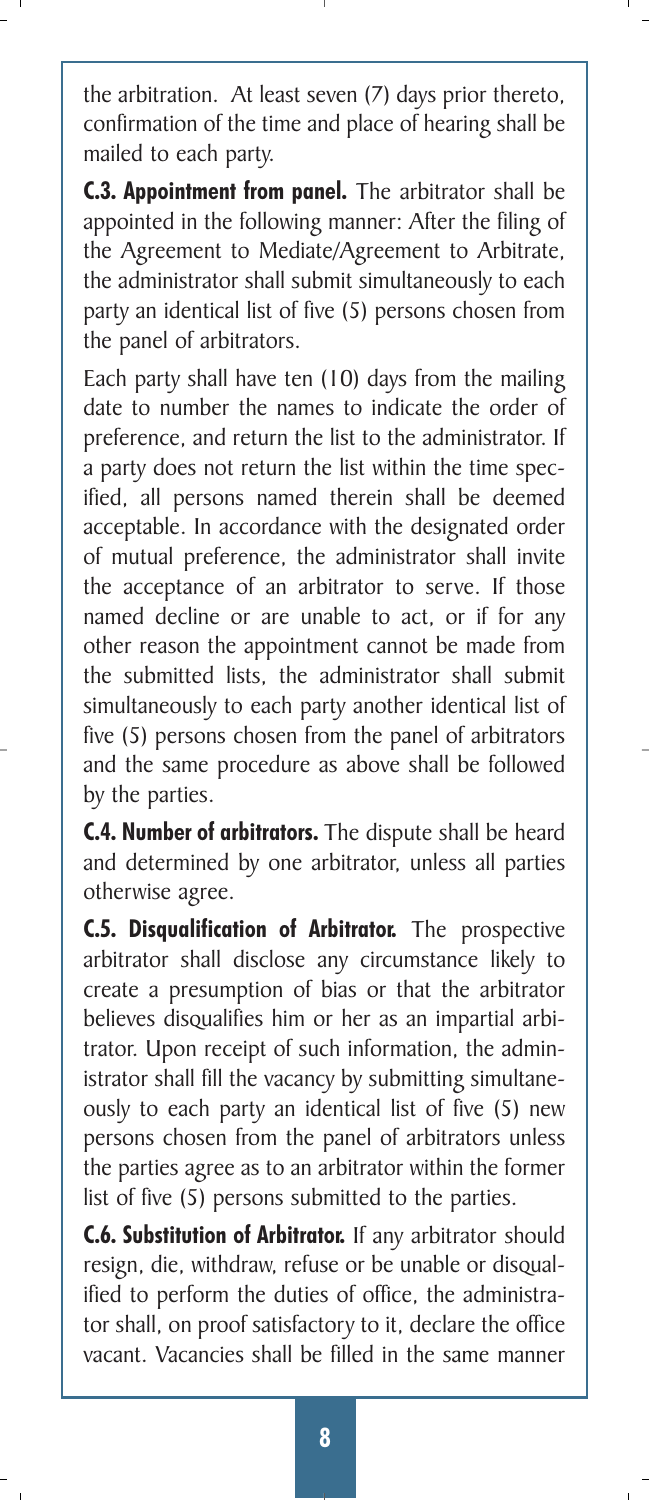as that governing the making of the original appointment, and the matter shall be reheard de novo by the new arbitrator.

**C.7. Supporting Statements.** All parties shall provide to the administrator a brief written statement setting forth the nature of the dispute, their position, and support for their position. Upon receipt, the administrator shall send copies of the same to all other parties in the dispute, as well as to the arbitrator.

**C.8. Representation by counsel.** Any party may be represented at the hearing by counsel.

**C.9. Stenographic Record.** Any party desiring a stenographic record shall make arrangements directly with a stenographer and shall notify the other party of these arrangements in advance of the hearing. The requesting party or parties shall pay the cost of the record. If the transcript is agreed by the parties to be, or determined by the arbitrator to be, the official record of the proceeding, it must be made available to the arbitrator and to the other parties for inspection, at a date, time, and place determined by the arbitrator.

**C.10. Attendance at hearings.** The arbitrator shall have the power to require the sequestration of any witness or witnesses during the testimony of other witnesses. A witness who is a party shall not be sequestered. The arbitrator shall determine the propriety of the attendance of any other person.

**C.11. Continuances: adjournments.** The arbitrator for good cause shown may adjourn the hearing upon the request of a party or upon his or her own initiative.

**C.12. Oaths.** The arbitrator shall require witnesses to testify under oath or affirmation administered by the arbitrator or by any duly qualified person.

**C.13. Majority decision.** Whenever there is more than one arbitrator, all rulings of the board of arbitration shall be by majority vote. The award shall also be made by majority vote of all arbitrators, unless the concurrence of all is expressly required by the arbitration agreement.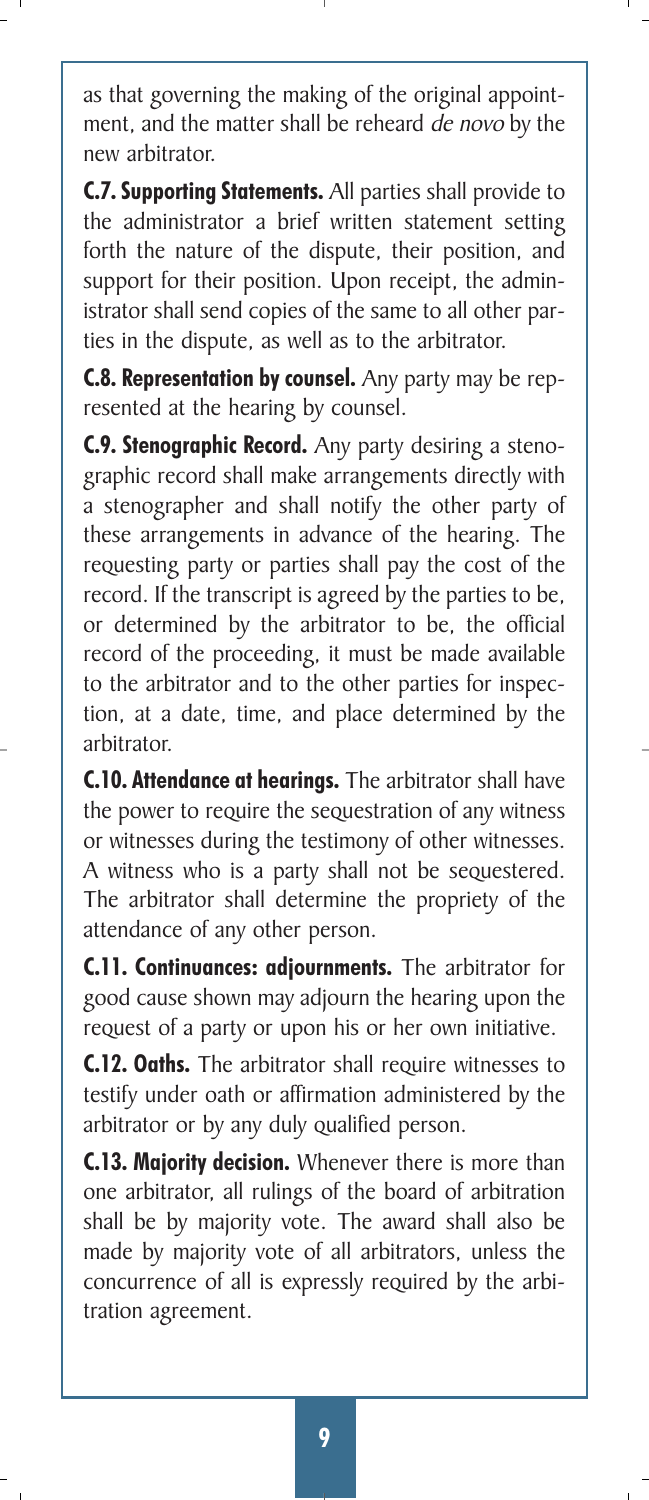# **C.14. Order of proceedings.**

**(a)** A hearing shall be opened by the swearing of witnesses by oath or affirmation; by the notation of the place, time and date of the hearing and the presence of the arbitrator and the parties.

**(b)** Exhibits may, when offered by any party, be received in evidence by the arbitrator.

**(c)** The arbitrator may vary the normal procedure under which the initiating party first presents its claim, but in any case shall afford full and equal opportunity to all parties for the presentation of relevant proofs.

**C.15. Arbitration in the absence of a party.** The arbitration may proceed in the absence of any party who, after due notice, fails to be present or fails to obtain a continuance. An award shall not be made solely on the default of a party. The arbitrator shall require the other party to submit such evidence as may be deemed required for the making of an award.

**C.16. Evidence.** The parties may offer such evidence as they desire and shall produce such additional evidence as the arbitrator may deem necessary to an understanding and determination of the dispute. The arbitrator shall be the judge of the relevance and materiality of the evidence offered and conformity to legal rules of evidence shall not be necessary.

**C.17. Evidence by affidavit.** The arbitrator may receive and consider the evidence of witnesses by affidavit, giving it only such weight as seems proper after consideration of any objection made to its admission.

**C.18. Termination of Hearings.** If briefs or other documents are to be filed, the hearings shall be deemed closed as of the final date set by the arbitrator for filing. The time limit within which the arbitrator is required to make an award shall commence to run, in the absence of another agreement by all parties, upon the closing of the hearings.

**C.19. Reopening of hearings.** The hearings may, for good cause shown, be reopened upon the motion of any party at any time before the award is issued but not thereafter.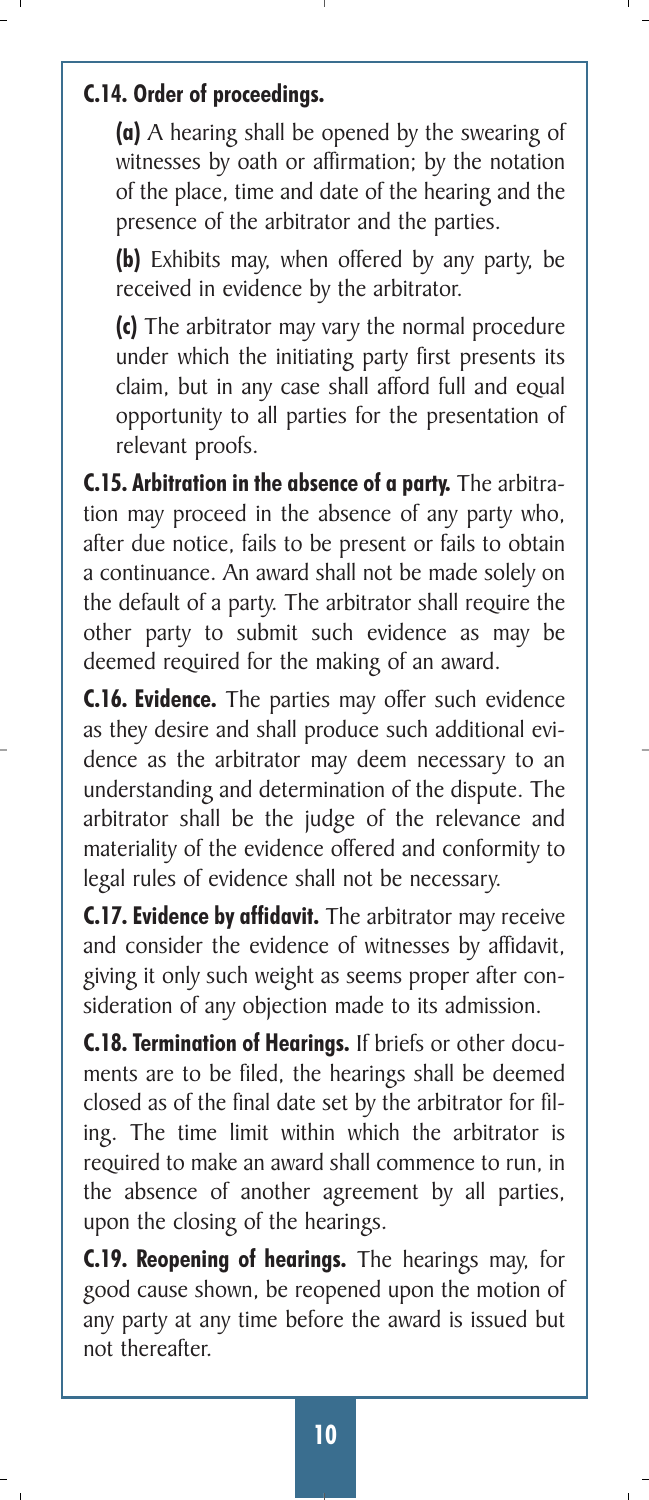**C.20. Waiver of hearings.** Upon written consent of all parties, the hearing may be waived and the matter submitted by stipulations and/or written submissions, subject to approval of the arbitrator's right to require further evidence.

**C.21. Communication with arbitrator.** There shall be no ex parté communication between any party or other person participating in the process and the arbitrator.

**C.22. Applicable law.** Chapter 909, Arbitration Proceedings of the Connecticut General Statutes is applicable to arbitration hereunder with the exception of Sections 52-413, 52-415, 52-416, 52-422 and 52-424.

**C.23. Confidentiality.** Since the process is private in nature, the confidentiality of the proceedings must be maintained unless disclosure is otherwise mandated by law or Rules of Professional Conduct.

**C.24. Extensions of time.** The parties may modify any period of time by mutual agreement. The arbitrator or administrator may, for good cause shown, extend any period of time established by these rules. The arbitrator or administrator shall notify the parties of any such extension.

**C.25. Time of award.** The award shall be rendered promptly by the arbitrator and, unless otherwise agreed by the parties, no later than thirty (30) days from the date of closing the hearings or from the date of transmitting the final statements and proofs to the arbitrator.

**C.26. Form of award.** The award shall be in writing and shall be signed either by the arbitrator or by a concurring majority if there be more than one arbitrator. The arbitrator shall not comment on the award following its Issuance.

**C.27. Award upon settlement.** If the parties settle their dispute during the course of the arbitration, the arbitrator shall, upon their request, set forth the terms of the agreed settlement in an award.

**C.28. Service of notice.** Each party shall be deemed to have consented that any notice necessary for the processing of the arbitration may be served by mail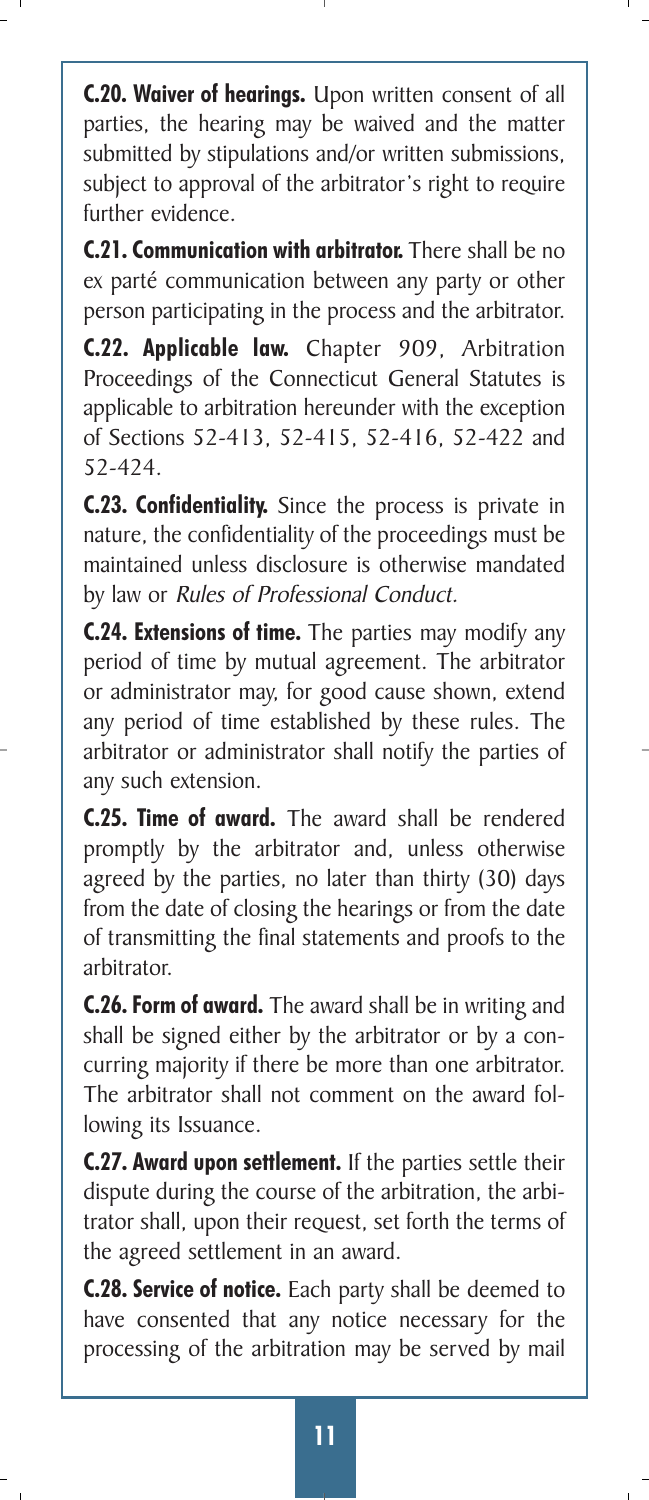to the last known address of the party, its attorney or by personal service.

**C.29. Delivery of award to parties.** Parties shall accept as legal delivery of the award the placing of the award or a true copy thereof in the mail by the arbitrator or the administrator, addressed to each party at its last known address or to its attorney; personal service of the award; or the filing of the award in any other manner that may be prescribed by law.

**C.30. Expenses.** The expenses of witnesses for either side shall be paid by the party producing such witnesses.

### **D. Amendment**

**D.1. Amendment.** These rules may be amended from time to time by a two-thirds (2/3) vote of those members of the Connecticut Bar Association Lawyer-To-Lawyer Dispute Resolution Committee who are present and voting after notice of the proposed amendment and subject to the approval of the Board of Governors of the Connecticut Bar Association.

# **PROGRAM FEE SCHEDULE**

### **Administrative fee**

| (to be paid by each party, as defined in Rule A.6) |  |
|----------------------------------------------------|--|
|                                                    |  |
|                                                    |  |

The administrative fee is charged to each party only once for each dispute, whether or not the dispute proceeds to arbitration.

# **Mediators' and arbitrators' fees**

\$600.00 per one-half day for each mediator or arbitrator. The CBA may adjust this rate upward or downward where the complexity of the issues or the financial circumstances of the parties indicate that the standard rate would work a hardship upon the parties or the mediator or arbitrator.

The parties shall be required to escrow fees and expenses in an amount estimated by the CBA at the initiation of mediation and arbitration and at any point during mediation or arbitration. Each party shall escrow fees in equal amounts.